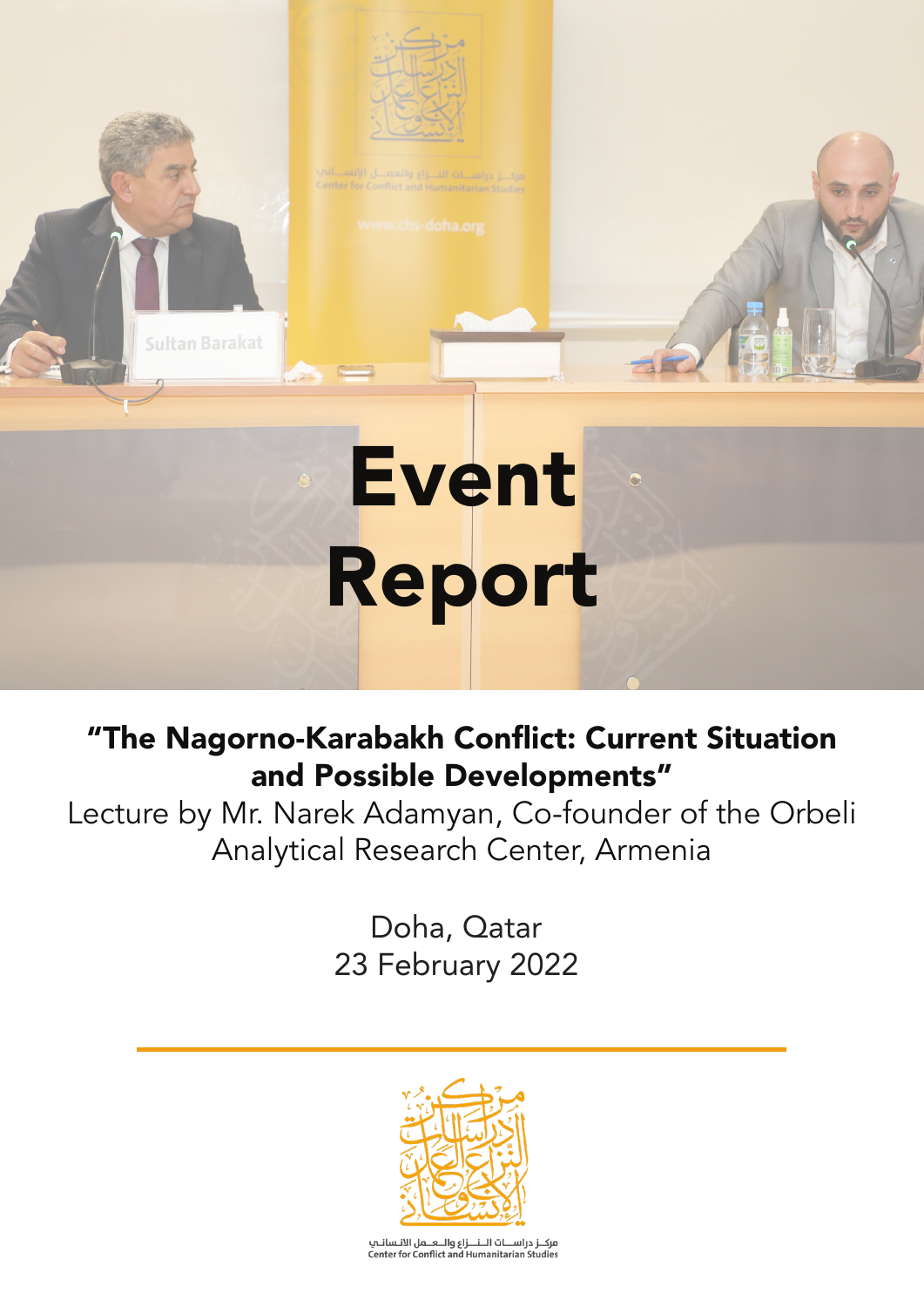

# **1.0 Synopsis**

On 20<sup>th</sup> February 2022, the Center for Conflict and Humanitarian Studies (CHS) and the Armenian Embassy in Doha co-organized a lecture delivered by Mr. Narek Adamyan, Cofounder of the Orbeli Analytical Research Center in Armenia, a governmental think tank founded three years ago to provide analysis and policy recommendations to the Armenian government and other clients. Held at CHS, the discussion focused on the long-standing conflict between Armenia and Azerbaijan over the disputed region of Nagorno-Karabakh, and was moderated by Professor Sultan Barakat, Founding Director of CHS.

This event builds on the longstanding commitment of CHS to promoting dialogue and advancing analysis of conflict response, peacemaking, and post-conflict recovery. The lecture also advances CHS' aim of collaboration as it brought together researchers and scholars, students, diplomats, and other interested individuals – including members of the Armenian and Azerbaijani diasporas in Qatar – who engaged actively in the event. In November 2021, CHS hosted H.E. Farid Shafiyev, a former Azeri diplomat, to discuss geopolitical developments in the South Caucasus.

# **2.0 Public Lecture by Mr. Narek Adamyan**

Mr. Adamyan began his lecture by providing an overview of the second Karabakh/Artsakh war in September 2020, which lasted 44 days until the declaration of a Russian-brokered ceasefire in November 2020. Marked as the bloodiest military operation between Armenia and Azerbaijan since 1994, Mr. Adamyan cited Azeri attacks on Nagorno-Karabakh as the start of the conflict. The second Karabakh/Artsakh war demonstrated the decades-long conflict's internationalized nature with the involvement of various actors from beyond the Caucasus, including Turkey and Pakistan who openly supported Azerbaijan in its 2020 operations. Mr. Adamyan noted that the 2020 war resulted in the deaths of 4,000 Armenians and 3,000 Azeris. He added that it also revealed persistent complexities to the conflict that render the pursuit of a political settlement an act of 'wishful thinking' with the absence of substantive discussions between the two primary conflict parties.

Adamyan advanced the claim that the historical roots of the Nagorno-Karabakh conflict lie in the massacres committed against Armenians during the First World War and throughout the twentieth century in the region, including in two Azeri cities: Sumgait in 1988 and Baku in 1990. He stated that the Karabakh/Artsakh conflict is not simply an issue of territorial expansionism by Azerbaijan, but it has sectarian ethnic roots. For Adamyan, these expansionist ambitions were fueled by the USSR's Stalin, which created conflict in Nagorno-Karabakh. He emphasized Karabakh peoples' rights to independence, freedom, and dignity.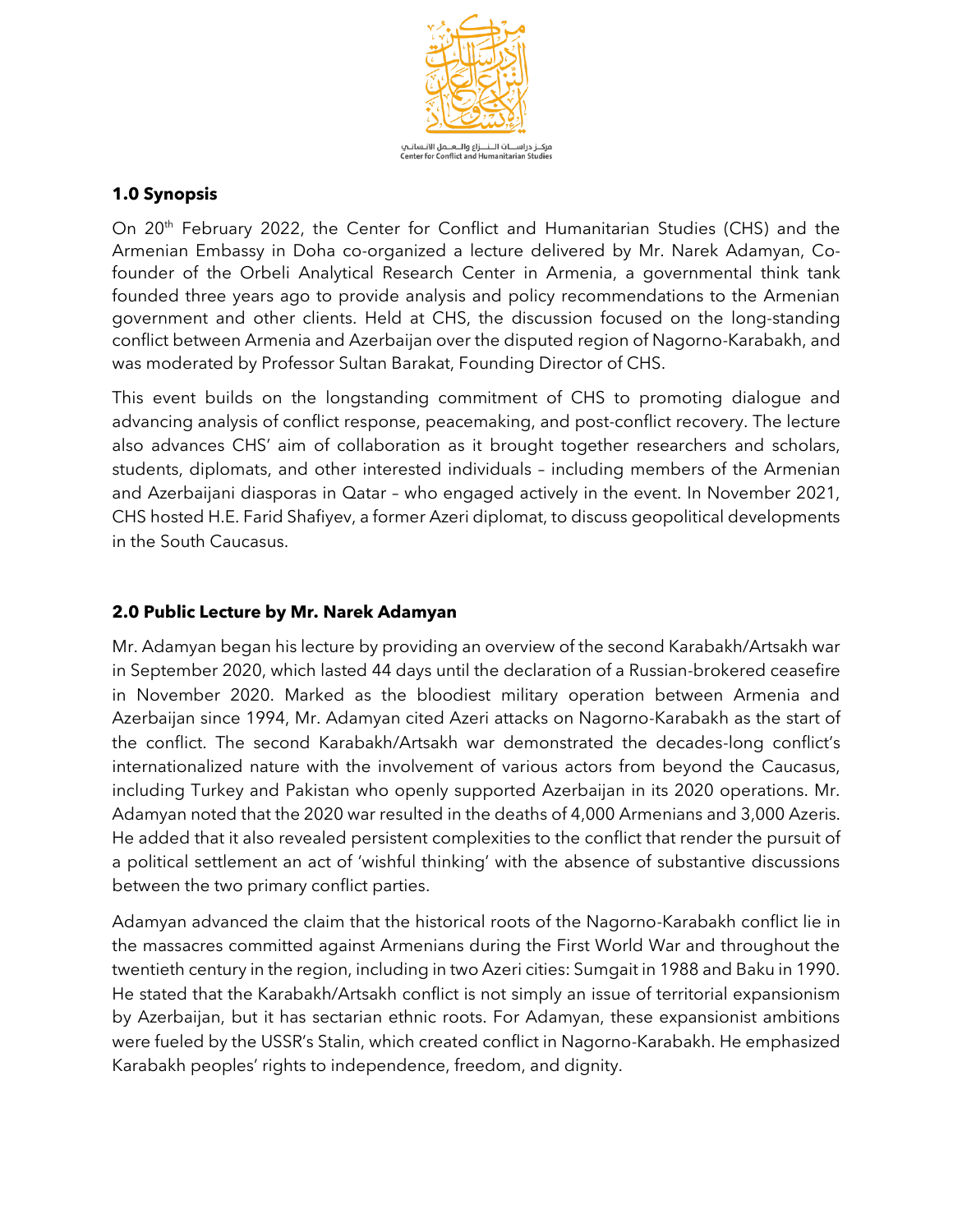

On meditation efforts, Adamyan stated that substantive negotiations between Armenia and Azerbaijan do not exist. He noted that the Azeri president's declaration of the end of war fails to take into account Armenia's persisting concerns, and Armenia has pushed for talks to continue with Azerbaijan. Adamyan added that the Minsk Group – that consists of the United States, France, and Russia, and is the only international platform with a clear mandate to resolve the Nagorno-Karabakh conflict – has not yet considered the conflict 'resolved.' Adamyan referenced the U.S. president's visit to Southern Armenia in which he stated that the conflict between Armenia and Azerbaijan cannot be considered resolved until the status of the Nagorno-Karabakh region is finalized. These sentiments were also shared by the French President Emmanuel Macron. In contrast to the formal statements of the Minsk Group, the Russian foreign minister Sergey Lavrov stated that resolving border disputes between Armenia and Azerbaijan do not require the resolution of the Nagorno-Karabakh issue.

Mr. Adamyan then moved to providing an overview of Armenian-Turkish and Armenian-Russian relations. He described how Turkey openly supports Azerbaijan in the conflict, whom it refers to as a 'brotherly' state. He added that whilst Turkey and Azerbaijan consider the clause on the opening of all corridors and communication infrastructure in the region in the November 2020 ceasefire agreement an opportunity to realize the Turkish-Azeri corridor, Armenia has emphasized its lack of necessity. Furthermore, Armenia is concerned over 100 of its citizens imprisoned in Baku, which the Minsk Group is working towards returning to Armenia. He also described moments of cordiality between the two nations during the presidents' visits to both countries to watch Armenia-Turkey football matches in 2008, which signaled hope for a normalization of societal and political relations. Adamyan stated that whilst Armenian and Turkish efforts towards improving their relations have stalled, recent bilateral meetings in 2022 offer hope for a more positive relationship to emerge between the two bordering nations – whose geographical proximity necessitates the presence of productive relations.

On Armenian-Russian relations, Mr. Adamyan noted that whilst Armenia and Russia have enjoyed diplomatic relations for 30 years – which include a mutual assistance treaty between the two nations signed in 1997 that is still in effect – their relations have also seen some challenges, particularly since Russia is careful with spoiling its relations with Azerbaijan. He affirmed that no anti-Russian sentiments exist in Armenia.

Adamyan concluded his lecture with his expectations for the region's future. He noted that although Armenia suffered great losses in the second Karabakh/Artsakh war and in the 2020 ceasefire, it still has many tools of leverage to employ in Nagorno-Karabakh, including in becoming its main partner in the implementation of projects. He stated that the Karabakh/Artsakh conflict cannot be resolved through military means, and despite the Azeri president's claim that the war is over, Armenia and the Minsk Group insist otherwise.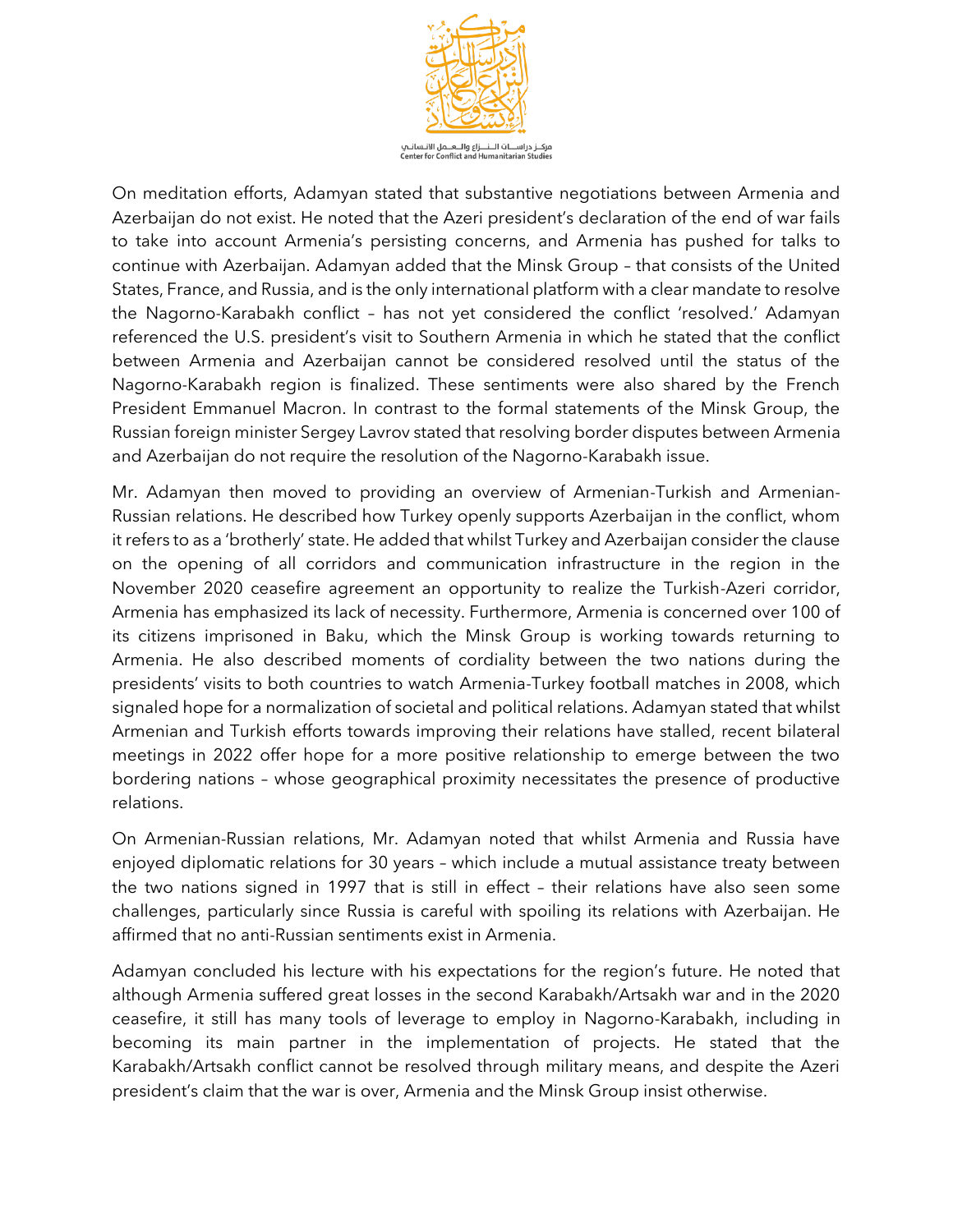

# **3.0 Q&A between Professor Sultan Barakat and Mr. Narek Adamyan**

At the culmination of the public lecture, Professor Sultan Barakat engaged in a deeper conversation with Mr. Adamyan on the resounding socio-political intricacies of the conflict. Professor Barakat raised questions on the following topics: the causes of the stalemate of negotiations, the status of people in Nagorno-Karabakh, and the roles of Iran and Israel.

### *The stalled negotiation process*

Professor Barakat began by reframing the discussion to a more academic perspective. He asserted, despite that previous negotiation attempts since 1994 have been fruitless, negotiation is the only way forward to resolve the Karabakh/Artsakh conflict. He proceeded with asking about the reasoning behind the negotiation stalemate. From Mr. Adamyan's perspective, he believes that the lack of political will with elites is the main cause of the stalled negotiation process.

He cited past agreements between Armenia and Azerbaijan that have failed due to an inability to reach a settlement and due to the increased interference from regional actors. Relating the situation to the present day, Mr. Adamyan contends that the only way a negotiation process can succeed is if it includes the people on the ground and enacts a process directly with civil society actors and youth.

# *Current status of Nagorno-Karabakh citizens*

The political status of the Nagorno-Karabakh region has remained unstable and unresolved since Azerbaijan's takeover in 1991. In order to understand the lived realities of affected populations in the territory, Professor Barakat inquired about the current state and perspective of the people of Nagorno-Karabakh. Due to the destructive toll of the second Karabakh/Artsakh war, many citizens lost their homes and fled to neighboring countries for safety, causing half of the area's population to escape the war. Mr. Adamyan explained that although Armenian forces have retracted, Russian peacekeepers occupy the regions of Nagorno-Karabakh outside of Azerbaijani control albeit lacking a mandate for their continued presence. Additionally, opposing forces along the border between Armenia and Azerbaijan regularly engage in fighting, causing further casualties on both sides.

#### *Iran and Israel's involvement in the Nagorno-Karabakh conflict*

The final question Professor Barakat asked pertained to the balance of power between regional actors, specifically Iran and Israel. He questioned their settlement roles and how their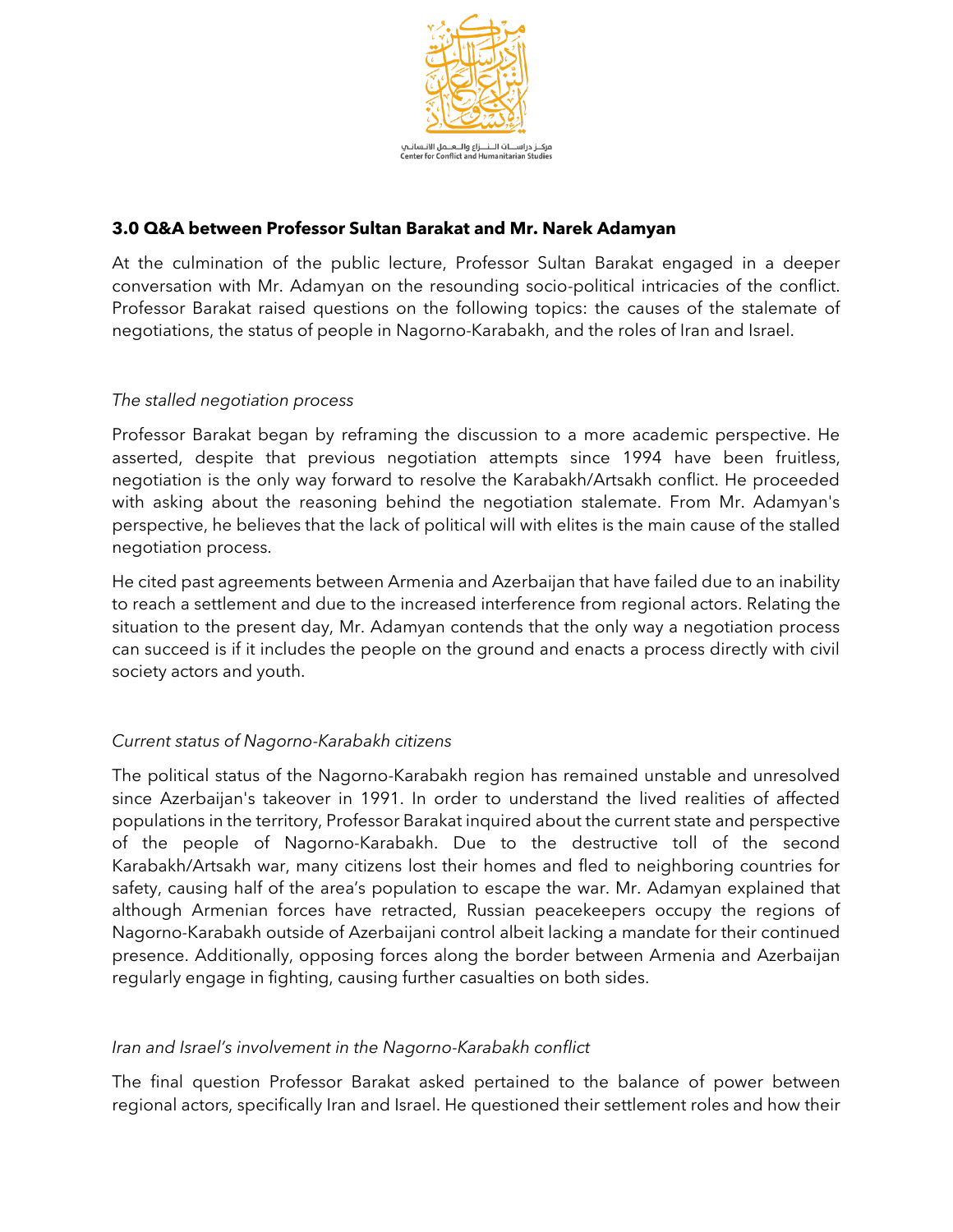

interference affected the local dynamics within Nagorno-Karabakh. Mr. Adamyan explained Iran's complicated role as it appears to support Armenia but it provided political and military support to Azerbaijan during the 2020 war. Iran's role is mitigated by Baku's allies, Turkey and Israel, who may threaten Iran's strategic and security interests in Azerbaijan. Moreover, he pointed to the Iranian interest in de-escalating the crisis by their support for political negotiations, in which Iran's President Hassan Rouhani insisted on restoring security in the region by finding a lasting solution to the conflict.

Contrastingly, Israel's benefit from the Karabakh/Artsakh conflict stems from the geopolitical power axis against Iran and their shared interests in arms and oil. Mr. Adamyan noted the close relationship between Azerbaijan and Israel due to Israel's provision of arms, drones, and weaponry to Azerbaijan. This military backing has soured the relationship between Armenia and Israel who are not ready to be cordial with a power that supports their enemy.

# **4.0 Audience Q&A**

### *Contextualizing the narrative*

Professor Barakat then opened the floor for audience Q&A. The Q&A session began with a question on the history of conflicts and their trajectories in shaping society's narratives amidst a hostile environment. The audience member asked Adamyan whether he believed Armenians should embark on an introspective and critical reflection of their history, since doing so would aid Armenians in deconstructing their narrative of victimhood. In response, Mr. Adamyan stated that digging through the past would be unproductive in an attempt to find a solution for the present and future. He stated that invoking societal will to resolve the issue is a more productive alternative that does not rely on interrogating the past – an exercise that would have "disgraceful consequences."

#### *Armenian vision for peace*

A member of the Azeri diaspora in Qatar offered his perspective of the conflict. He explained that Azerbaijan wanted to avoid further violence at all costs, but they felt war was their only option after protracted tension between the two nations. Acknowledging the internalized strife between both sides of the conflict, he asked the lecturer what Armenia's society envisions for a peaceful future. Mr. Adamyan responded by stating that a sustainable approach towards peace must tackle the manipulative tools employed by the political elite. He emphasized the need to work with society to share their concerns and needs with governmental members. Adamyan highlighted that the only viable solution is a political solution that allows for Armenia and Azerbaijan talk directly with one another. To resolve the Nagorno-Karabakh issue, he recommended advancing for self-determination that releases its people from military occupation.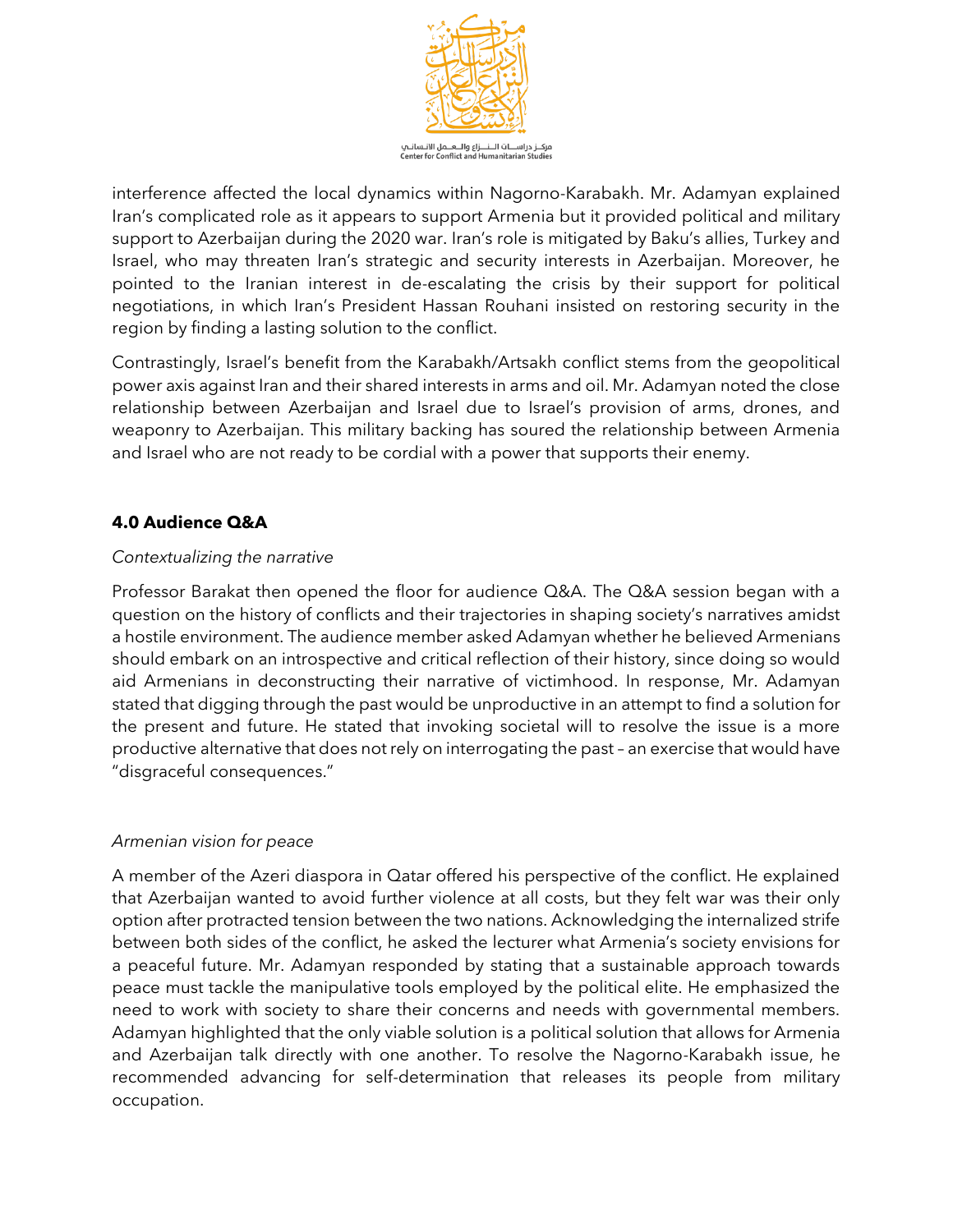

Another member of the Azerbaijani diaspora offered her sentiments. She criticized the selfvictimization that is rife in the Armenian narrative of the conflict, along with the tendency of both sides to employ the labels 'winners' and 'losers' in the war because it is a losing game for both Armenians and Azeris. She pressed Mr. Adamyan on his message for peace, which she felt was lost in his lecture. Mr. Adamyan replied to her comments by offering to focus on the individual experiences of the people still residing in the Nagorno-Karabakh region, who experience negative attitudes and hate from Azerbaijan which stalls any progress in negotiations and conflict resolution. Adamyan stated that more serious efforts need to be taken in discussing deep-rooted issues and creating a solution to overcome their differences.

# *Systemized hate in education*

A former Armenian minister asked whether there was observable evidence of systemized hate within Armenia's education system that promoted hateful sentiments towards Azerbaijanis. Mr. Adamyan responded that he is unaware of such educational content and has not come across any forms of hateful teachings towards Azeris. He shared that he has come across videos of Azerbaijanis pushing onto their youth hateful sentiments against Armenians. Professor Barakat interjected to share that social media can distort realities, so the validity of such information should be scrutinized.

# *What should be done?*

Mr. Adamyan was implored to elaborate on what he believed would be necessary to do in the Karabakh/Artsakh conflict. Adamyan's answer was threefold: to maintain the territorial integrity of the Nagorno-Karabakh region, to cease the aggressive use of force, and to embark on a plan for self-determination for the Nagorno-Karabakh people. Mr. Adamyan explained that by pursuing these three pillars can facilitate a peace process and overcome setbacks that impeded the peace process before.

# *Behavior of political elites*

The final question of the session concerned the role of political elites in Azerbaijan in inciting violence and hatred towards Armenians. Mr. Adamyan replied to this claim by clarifying the distinct roles of society and the political elite, whereby the political elite are detached from society and will offer different views that do not reflect popular sentiments. Mr. Adamyan criticized the complete relinquishing of the peace process to governmental actors and highlighted the need for civil society to be included in making decisions for peace. His final remark was: "if the political elite is left to solve the situation, and their only response is to incite war, then we must change them".